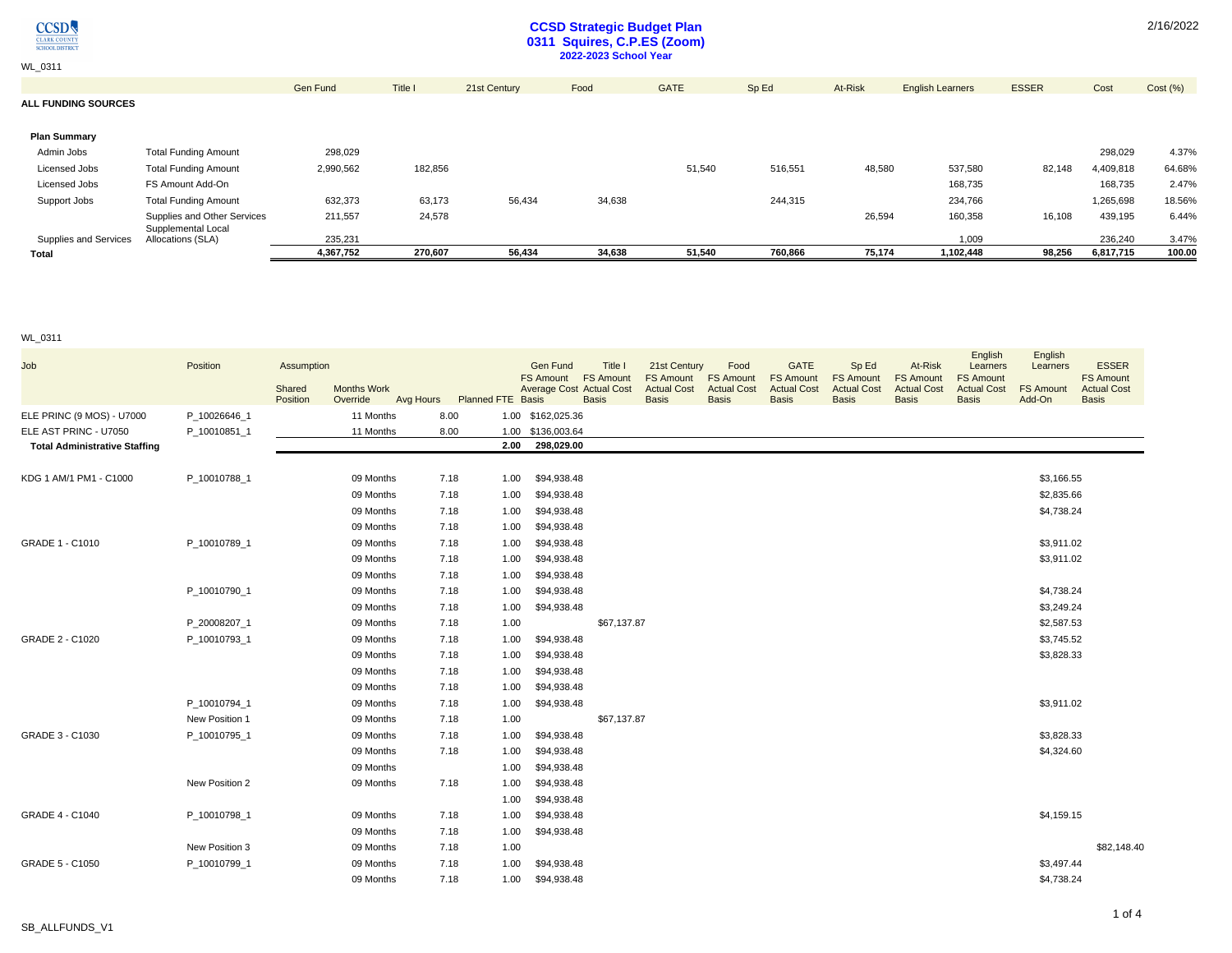### WL\_0311

# **CCSD Strategic Budget Plan 0311 Squires, C.P.ES (Zoom) 2022-2023 School Year**

| Job                            | Position        | Assumption<br>Shared | <b>Months Work</b>    |                                     |      | <b>Gen Fund</b><br>FS Amount FS Amount<br><b>Average Cost Actual Cost</b> | Title I      | 21st Century<br><b>FS Amount</b><br><b>Actual Cost</b> | Food<br><b>FS Amount</b><br><b>Actual Cost</b> | <b>GATE</b><br><b>FS Amount</b><br><b>Actual Cost</b> | Sp Ed<br><b>FS Amount</b><br><b>Actual Cost</b> | At-Risk<br><b>FS Amount</b><br><b>Actual Cost</b> | English<br>Learners<br><b>FS Amount</b><br><b>Actual Cost</b> | English<br>Learners<br><b>FS Amount</b> | <b>ESSER</b><br><b>FS Amount</b><br><b>Actual Cost</b> |
|--------------------------------|-----------------|----------------------|-----------------------|-------------------------------------|------|---------------------------------------------------------------------------|--------------|--------------------------------------------------------|------------------------------------------------|-------------------------------------------------------|-------------------------------------------------|---------------------------------------------------|---------------------------------------------------------------|-----------------------------------------|--------------------------------------------------------|
|                                |                 | Position             | Override<br>09 Months | Avg Hours Planned FTE Basis<br>7.18 | 1.00 | \$94,938.48                                                               | <b>Basis</b> | <b>Basis</b>                                           | <b>Basis</b>                                   | <b>Basis</b>                                          | <b>Basis</b>                                    | <b>Basis</b>                                      | <b>Basis</b>                                                  | Add-On<br>\$4,076.46                    | <b>Basis</b>                                           |
|                                |                 |                      | 09 Months             | 7.18                                | 1.00 | \$94,938.48                                                               |              |                                                        |                                                |                                                       |                                                 |                                                   |                                                               |                                         |                                                        |
| ART, ELEM - C1100              | P_10010800_1    |                      | 09 Months             | 7.18                                | 1.00 | \$94,938.48                                                               |              |                                                        |                                                |                                                       |                                                 |                                                   |                                                               | \$3,331.99                              |                                                        |
| PHYSICAL ED - C1260            | P_10010802_1    |                      | 09 Months             | 7.18                                | 1.00 | \$94,938.48                                                               |              |                                                        |                                                |                                                       |                                                 |                                                   |                                                               | \$3,745.52                              |                                                        |
| ECE, PRE KDG - C1305           | P_10010803_1    |                      | 09 Months             | 7.18                                | 1.00 |                                                                           |              |                                                        |                                                |                                                       |                                                 |                                                   | \$78,394.11                                                   | \$3,083.74                              |                                                        |
|                                |                 |                      | 09 Months             | 7.18                                | 1.00 |                                                                           |              |                                                        |                                                |                                                       |                                                 |                                                   | \$87,778.50                                                   |                                         |                                                        |
| HUMANITIES, ELEM - C1400       | P_10010804_1    |                      | 09 Months             | 7.18                                | 1.00 | \$94,938.48                                                               |              |                                                        |                                                |                                                       |                                                 |                                                   |                                                               | \$2,835.66                              |                                                        |
|                                |                 |                      | 09 Months             | 7.18                                | 1.00 | \$94,938.48                                                               |              |                                                        |                                                |                                                       |                                                 |                                                   |                                                               | \$3,911.02                              |                                                        |
| AUTISM IMPAIRED - C6040        | P_10010806_1    |                      | 09 Months             | 7.18                                | 1.00 |                                                                           |              |                                                        |                                                |                                                       | \$97,160.24                                     |                                                   |                                                               | \$3,911.02                              |                                                        |
|                                |                 |                      | 09 Months             | 7.18                                | 1.00 |                                                                           |              |                                                        |                                                |                                                       | \$100,913.20                                    |                                                   |                                                               | \$4,076.46                              |                                                        |
| GEN RR ELEM - C6050            | P_10010807_1    |                      | 09 Months             | 7.18                                | 1.00 |                                                                           |              |                                                        |                                                |                                                       | \$70,889.51                                     |                                                   |                                                               | \$2,752.91                              |                                                        |
|                                |                 |                      | 09 Months             | 7.18                                | 1.00 |                                                                           |              |                                                        |                                                |                                                       | \$99,034.74                                     |                                                   |                                                               | \$3,993.65                              |                                                        |
| SPECIF LEARN DIS - C6070       | P_10010808_1    |                      | 09 Months             | 7.18                                | 1.00 |                                                                           |              |                                                        |                                                |                                                       | \$91,530.14                                     |                                                   |                                                               | \$3,662.82                              |                                                        |
| GATE ELEM - C6130              | P_10010809_1    |                      | 09 Months             | 7.18                                | 0.60 |                                                                           |              |                                                        |                                                | \$51,540.30                                           |                                                 |                                                   |                                                               |                                         |                                                        |
| COUNSELOR/ELE - C8000          | P_10010810_1    |                      | 09 Months             | 7.18                                | 1.00 | \$94,938.48                                                               |              |                                                        |                                                |                                                       |                                                 |                                                   |                                                               | \$3,497.44                              |                                                        |
| K-12 LIBRARY - C8040           | P_20007710_1    |                      | 09 Months             | 7.18                                | 1.00 | \$94,938.48                                                               |              |                                                        |                                                |                                                       |                                                 |                                                   |                                                               | \$4,159.15                              |                                                        |
| RBG3 LEARNING STR - C8112      | P_10010811_1    |                      | 09 Months             | 7.18                                | 1.00 |                                                                           |              |                                                        |                                                |                                                       |                                                 |                                                   | \$89,654.32                                                   | \$3,580.13                              |                                                        |
| ZOOM ELL LS - C8126            | P_10010814_1    |                      | 09 Months             | 7.18                                | 1.00 |                                                                           |              |                                                        |                                                |                                                       |                                                 |                                                   | \$106,541.98                                                  | \$4,324.60                              |                                                        |
|                                |                 |                      | 09 Months             | 7.18                                | 1.00 |                                                                           |              |                                                        |                                                |                                                       |                                                 |                                                   | \$80,272.58                                                   |                                         |                                                        |
|                                |                 |                      | 09 Months             |                                     | 1.00 |                                                                           |              |                                                        |                                                |                                                       |                                                 |                                                   | \$94,938.48                                                   | \$6,163.53                              |                                                        |
| FAC SP ED - C8130              | New Position 19 |                      | 09 Months             | 7.18                                | 1.00 | \$47,469.24                                                               |              |                                                        |                                                |                                                       | \$57,023.29                                     |                                                   |                                                               |                                         |                                                        |
| SS INST FACIL - C8136          | New Position 4  |                      | 09 Months             | 7.18                                | 1.00 |                                                                           | \$48,580.12  |                                                        |                                                |                                                       |                                                 | \$48,580.12                                       |                                                               |                                         |                                                        |
| <b>Total Licensed Staffing</b> |                 |                      |                       |                                     |      | 47.60 \$2,990,562.12 \$182,855.86                                         |              |                                                        |                                                |                                                       | \$51,540.30 \$516,551.12                        |                                                   | \$48,580.12 \$537,579.97 \$122,276.23                         |                                         | \$82,148.40                                            |
|                                |                 |                      |                       |                                     |      |                                                                           |              |                                                        |                                                |                                                       |                                                 |                                                   |                                                               |                                         |                                                        |
| FRST AID/SFTY AST - N0090      | P_10010816_1    |                      | 09 Months             | 6.00                                | 0.56 | \$35,050.06                                                               |              |                                                        |                                                |                                                       |                                                 |                                                   |                                                               |                                         |                                                        |
|                                | P_20011044_1    |                      | 09 Months             | 1.00                                | 0.09 | \$4,466.38                                                                |              |                                                        |                                                |                                                       |                                                 |                                                   |                                                               |                                         |                                                        |
| TI LIB ASST IV - N0109         | P_10010820_1    |                      |                       |                                     |      |                                                                           |              |                                                        |                                                |                                                       |                                                 |                                                   |                                                               |                                         |                                                        |
|                                |                 |                      | 09 Months             | 0.32                                | 0.03 |                                                                           |              |                                                        |                                                |                                                       |                                                 |                                                   | \$1,958.34                                                    |                                         |                                                        |
|                                | P_10010821_1    |                      | 09 Months             | 5.00                                | 0.46 | \$37,802.39                                                               |              |                                                        |                                                |                                                       |                                                 |                                                   |                                                               |                                         |                                                        |
|                                | P_10010822_1    |                      | 09 Months             | 1.00                                | 0.09 | \$5,910.12                                                                |              |                                                        |                                                |                                                       |                                                 |                                                   |                                                               |                                         |                                                        |
| OFFICE SPECIALIST I - N0127    | New Position 17 |                      | 11 Months             | 8.00                                | 0.91 | \$51,119.83                                                               |              |                                                        |                                                |                                                       |                                                 |                                                   |                                                               |                                         |                                                        |
| ELEM SCHOOL CLERK - N0143      | P_10010824_1    |                      | 11 Months             | 8.00                                | 0.91 | \$59,443.67                                                               |              |                                                        |                                                |                                                       |                                                 |                                                   |                                                               |                                         |                                                        |
| TI SP PROG TA III - N0158      | P_10010825_1    |                      | 09 Months             | 0.32                                | 0.03 |                                                                           |              |                                                        |                                                |                                                       |                                                 |                                                   | \$1,202.23                                                    |                                         |                                                        |
|                                |                 |                      | 09 Months             | 0.32                                | 0.03 |                                                                           |              |                                                        |                                                |                                                       |                                                 |                                                   | \$1,691.82                                                    |                                         |                                                        |
|                                |                 |                      | 09 Months             | 0.32                                | 0.03 |                                                                           |              |                                                        |                                                |                                                       |                                                 |                                                   | \$1,691.82                                                    |                                         |                                                        |
|                                |                 |                      | 09 Months             | 0.32                                | 0.03 |                                                                           |              |                                                        |                                                |                                                       |                                                 |                                                   | \$1,524.79                                                    |                                         |                                                        |
|                                | P_10010826_1    |                      | 09 Months             | 7.00                                | 0.65 |                                                                           |              |                                                        |                                                |                                                       | \$33,151.38                                     |                                                   |                                                               |                                         |                                                        |
|                                |                 |                      | 09 Months             | 7.00                                | 0.65 |                                                                           |              |                                                        |                                                |                                                       | \$45,260.33                                     |                                                   |                                                               |                                         |                                                        |
|                                |                 |                      | 09 Months             | 7.00                                | 0.65 |                                                                           |              |                                                        |                                                |                                                       | \$45,260.33                                     |                                                   |                                                               |                                         |                                                        |
|                                | P_10004189_1    |                      | 09 Months             | 7.00                                | 0.65 | \$41,606.60                                                               |              |                                                        |                                                |                                                       |                                                 |                                                   |                                                               |                                         |                                                        |
|                                | New Position 20 |                      | 09 Months             | 0.32                                | 0.03 |                                                                           |              |                                                        |                                                |                                                       |                                                 |                                                   | \$1,524.79                                                    |                                         |                                                        |
| TI SP PROG TA IV - N0159       | P_10010827_1    |                      | 09 Months             | 0.32                                | 0.03 |                                                                           |              |                                                        |                                                |                                                       |                                                 |                                                   | \$1,864.85                                                    |                                         |                                                        |
|                                | P_10010828_1    |                      | 09 Months             | 7.00                                | 0.65 |                                                                           |              |                                                        |                                                |                                                       | \$49,045.50                                     |                                                   |                                                               |                                         |                                                        |
| TI PE ASST III - N0180         | P_10010829_1    |                      | 09 Months             | 0.32                                | 0.03 |                                                                           |              |                                                        |                                                |                                                       |                                                 |                                                   | \$1,261.28                                                    |                                         |                                                        |
|                                | P_10010830_1    |                      | 09 Months             | 6.00                                | 0.56 | \$34,894.54                                                               |              |                                                        |                                                |                                                       |                                                 |                                                   |                                                               |                                         |                                                        |
| TI TCH/FAM ASTIII - N0188      | P_10010831_1    |                      | 09 Months             | 0.32                                | 0.03 |                                                                           |              |                                                        |                                                |                                                       |                                                 |                                                   | \$1,611.45                                                    |                                         |                                                        |
|                                | P_10010832_1    |                      | 09 Months             | 7.00                                | 0.65 |                                                                           |              |                                                        |                                                |                                                       |                                                 |                                                   | \$43,502.29                                                   |                                         |                                                        |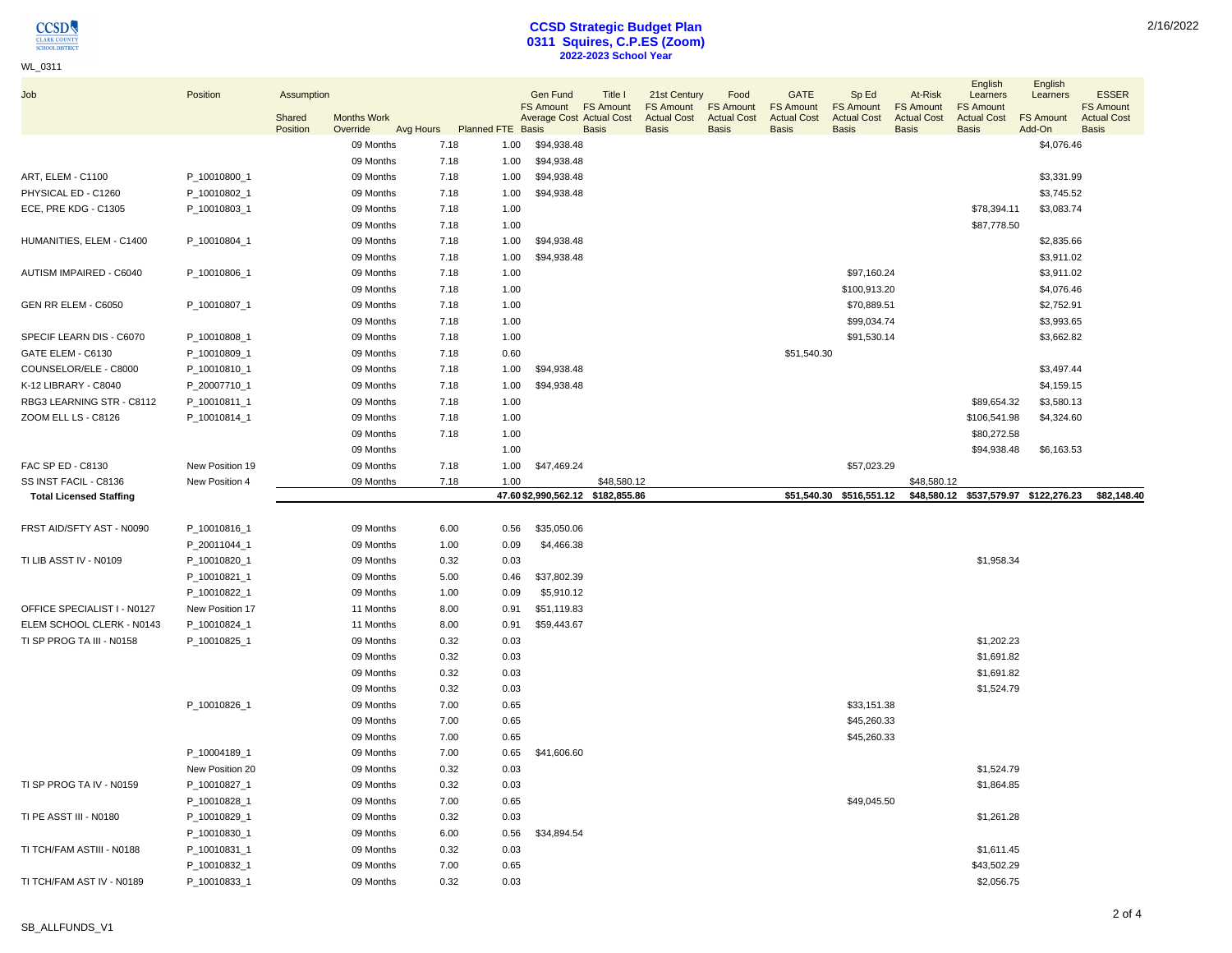

### WL\_0311

# **CCSD Strategic Budget Plan 0311 Squires, C.P.ES (Zoom) 2022-2023 School Year**

| Job                           | Position        | Assumption<br>Shared<br>Position | <b>Months Work</b><br>Override | Avg Hours | <b>Planned FTE Basis</b> | Gen Fund<br><b>FS Amount</b><br><b>Average Cost Actual Cost</b> | Title I<br><b>FS Amount</b><br><b>Basis</b> | 21st Century<br><b>FS Amount</b><br><b>Actual Cost</b><br><b>Basis</b> | Food<br><b>FS Amount</b><br><b>Actual Cost</b><br><b>Basis</b> | <b>GATE</b><br><b>FS Amount</b><br><b>Actual Cost</b><br><b>Basis</b> | Sp Ed<br><b>FS Amount</b><br><b>Actual Cost</b><br><b>Basis</b> | At-Risk<br><b>FS Amount</b><br><b>Actual Cost</b><br><b>Basis</b> | English<br>Learners<br><b>FS Amount</b><br><b>Actual Cost</b><br><b>Basis</b> | English<br>Learners<br><b>FS Amount</b><br>Add-On | <b>ESSER</b><br><b>FS Amount</b><br><b>Actual Cost</b><br><b>Basis</b> |
|-------------------------------|-----------------|----------------------------------|--------------------------------|-----------|--------------------------|-----------------------------------------------------------------|---------------------------------------------|------------------------------------------------------------------------|----------------------------------------------------------------|-----------------------------------------------------------------------|-----------------------------------------------------------------|-------------------------------------------------------------------|-------------------------------------------------------------------------------|---------------------------------------------------|------------------------------------------------------------------------|
|                               | P 10010834 1    |                                  | 09 Months                      | 7.00      | 0.65                     |                                                                 |                                             |                                                                        |                                                                |                                                                       |                                                                 |                                                                   | \$53,243.26                                                                   |                                                   |                                                                        |
| TI INS ASST III - N0198       | P 10010835 1    |                                  | 09 Months                      | 0.32      | 0.03                     |                                                                 |                                             |                                                                        |                                                                |                                                                       |                                                                 |                                                                   | \$1,326.88                                                                    |                                                   |                                                                        |
|                               |                 |                                  | 09 Months                      | 0.32      | 0.03                     |                                                                 |                                             |                                                                        |                                                                |                                                                       |                                                                 |                                                                   | \$1,611.45                                                                    |                                                   |                                                                        |
|                               | P_10010836_1    |                                  | 09 Months                      | 6.00      | 0.56                     |                                                                 |                                             |                                                                        |                                                                |                                                                       | \$33,130.88                                                     |                                                                   |                                                                               |                                                   |                                                                        |
|                               |                 |                                  | 09 Months                      | 6.00      | 0.56                     |                                                                 |                                             |                                                                        |                                                                |                                                                       | \$38,466.50                                                     |                                                                   |                                                                               |                                                   |                                                                        |
| SCH OFFICE MANAGE - N0310     | P_10010839_1    |                                  | 11 Months                      | 8.00      | 0.91                     | \$72,863.39                                                     |                                             |                                                                        |                                                                |                                                                       |                                                                 |                                                                   |                                                                               |                                                   |                                                                        |
| TI LIT/LNG IN SPC - N1223     | New Position 10 |                                  | 09 Months                      | 7.00      | 0.65                     |                                                                 |                                             |                                                                        |                                                                |                                                                       |                                                                 |                                                                   | \$40,570.87                                                                   |                                                   |                                                                        |
|                               | New Position 11 |                                  | 09 Months                      | 0.32      | 0.03                     |                                                                 |                                             |                                                                        |                                                                |                                                                       |                                                                 |                                                                   | \$1,477.44                                                                    |                                                   |                                                                        |
|                               | New Position 12 |                                  | 09 Months                      | 7.00      | 0.65                     |                                                                 |                                             |                                                                        |                                                                |                                                                       |                                                                 |                                                                   | \$40,570.87                                                                   |                                                   |                                                                        |
|                               | New Position 13 |                                  | 09 Months                      | 0.32      | 0.03                     |                                                                 |                                             |                                                                        |                                                                |                                                                       |                                                                 |                                                                   | \$1,477.44                                                                    |                                                   |                                                                        |
| COMPUTER TECH I - N1555       | P 20003835 1    |                                  | 10 Months                      | 4.00      | 0.42                     | \$29,643.17                                                     |                                             |                                                                        |                                                                |                                                                       |                                                                 |                                                                   |                                                                               |                                                   |                                                                        |
|                               |                 |                                  | 10 Months                      | 4.00      | 0.42                     | \$37,894.97                                                     |                                             |                                                                        |                                                                |                                                                       |                                                                 |                                                                   |                                                                               |                                                   |                                                                        |
| 21ST CLC-SITE MNG - N4201     | P 10010844 1    |                                  | 10 Months                      | 8.00      | 0.85                     |                                                                 |                                             | \$56,433.74                                                            |                                                                |                                                                       |                                                                 |                                                                   |                                                                               |                                                   |                                                                        |
| STUD SUCCESS ADVO - N4220     | New Position 18 |                                  | 10 Months                      | 8.00      | 0.85                     |                                                                 | \$63,173.02                                 |                                                                        |                                                                |                                                                       |                                                                 |                                                                   |                                                                               |                                                   |                                                                        |
| SR FOOD SRVC WRKR - N5030     | P 10023673 1    |                                  | 09 Months                      | 5.50      | 0.51                     |                                                                 |                                             |                                                                        | \$34,637.77                                                    |                                                                       |                                                                 |                                                                   |                                                                               |                                                   |                                                                        |
| CUSTODIAN - N8040             | P 10010845 1    |                                  | 12 Months                      | 8.00      | 1.00                     | \$55,166.45                                                     |                                             |                                                                        |                                                                |                                                                       |                                                                 |                                                                   |                                                                               |                                                   |                                                                        |
|                               |                 |                                  | 12 Months                      | 8.00      | 1.00                     | \$55,166.45                                                     |                                             |                                                                        |                                                                |                                                                       |                                                                 |                                                                   |                                                                               |                                                   |                                                                        |
|                               | P 10010846 1    |                                  | 12 Months                      | 6.00      | 0.75                     | \$43,437.79                                                     |                                             |                                                                        |                                                                |                                                                       |                                                                 |                                                                   |                                                                               |                                                   |                                                                        |
| <b>HD CUST I - N8110</b>      | P 10010847 1    |                                  | 12 Months                      | 8.00      | 1.00                     | \$67,906.73                                                     |                                             |                                                                        |                                                                |                                                                       |                                                                 |                                                                   |                                                                               |                                                   |                                                                        |
| PARAPRO TUTOR III - N9974     | New Position 14 |                                  | 09 Months                      | 3.75      | 0.35                     |                                                                 |                                             |                                                                        |                                                                |                                                                       |                                                                 |                                                                   | \$17,298.50                                                                   |                                                   |                                                                        |
|                               | New Position 15 |                                  | 09 Months                      | 3.75      | 0.35                     |                                                                 |                                             |                                                                        |                                                                |                                                                       |                                                                 |                                                                   | \$17,298.50                                                                   |                                                   |                                                                        |
| <b>Total Support Staffing</b> |                 |                                  |                                |           |                          | 19.38 \$632,372.54                                              |                                             | \$63,173.02 \$56,433.74                                                | \$34,637.77                                                    |                                                                       | \$244.314.92                                                    |                                                                   | \$234,765.62                                                                  |                                                   |                                                                        |

### WL\_0311

| Job                           | Position | Days of Add-<br>On Hours | Add-On Hours Extra Hours Hours | Days of Extra | Add-On Note | <b>Extra Note</b> |
|-------------------------------|----------|--------------------------|--------------------------------|---------------|-------------|-------------------|
| <b>Add-On and Extra</b>       |          |                          |                                |               |             |                   |
| <b>Total Add-On and Extra</b> |          |                          |                                |               |             |                   |

### WL\_0311

| <b>Total Supplies and Other Services</b> | \$211.557.45  | \$24.578.12   | \$26,594.26   | \$160,357.99        | \$16,107.60   | 100.00% |
|------------------------------------------|---------------|---------------|---------------|---------------------|---------------|---------|
| 5610000000 General Supplies              | \$211.557.45  | \$7,272.12    | \$26,594.26   | \$98,357.99         | \$8,107.60    | 80.12%  |
| 5118259000 Extra Duty Administrator      |               |               |               | \$2,000.00          |               | 0.46%   |
| 5116810000 Preparation Periods           |               | \$16,250.00   |               | \$10,000.00         | \$4,000.00    | 6.89%   |
| 5116540000 Extra Duty Licensed           |               | \$1.056.00    |               | \$50,000.00         | \$4,000.00    | 12.54%  |
| <b>Supplies and Other Services</b>       |               |               |               |                     |               |         |
|                                          | Gen Fund      | Title I       | At-Risk       | English<br>Learners | <b>ESSER</b>  |         |
| <b>Account Description</b>               | <b>Budget</b> | <b>Budget</b> | <b>Budget</b> | <b>Budget</b>       | <b>Budget</b> | (% )    |
|                                          |               |               |               |                     |               |         |